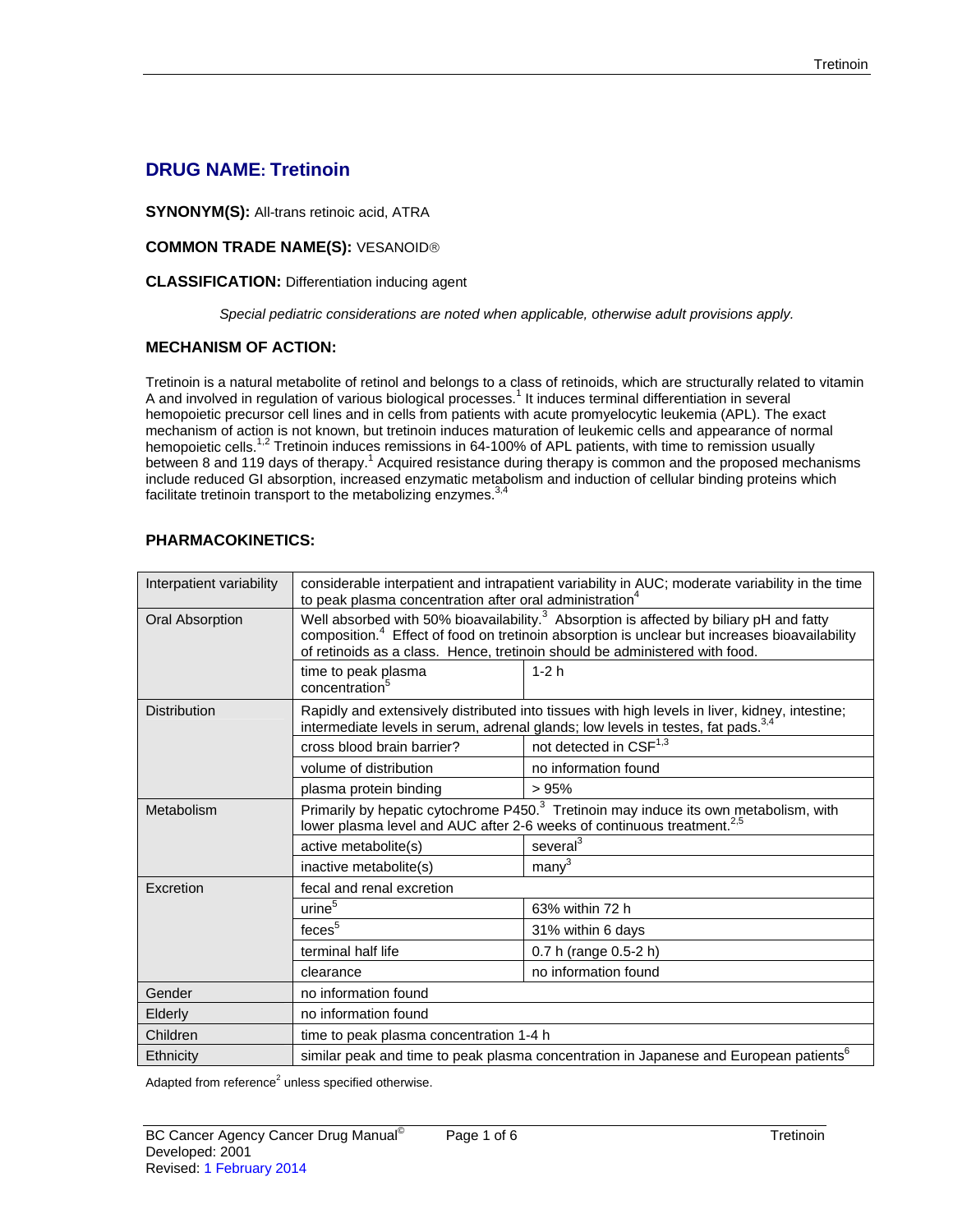# **USES:**

*Primary uses: Other uses:* 

\*Leukemia, acute promyelocytic<sup>7-10</sup> Kaposi's sarcoma, AIDS-related<sup>11,12</sup>

Myelodysplastic syndrome<sup>13</sup>

\*Health Canada Therapeutic Products Programme approved indication

# **SPECIAL PRECAUTIONS:**

#### *Contraindications:*

- history of hypersensitivity reaction to tretinoin or related compounds (e.g., acitretin, isotretinoin, vitamin A) $^5$
- $\bullet$  during pregnancy, as well as in nursing mothers<sup>14</sup>
- concurrent therapy with vitamin A; symptoms of hypervitaminosis A may be aggravated<sup>14</sup>

#### *Caution:*

- Ability to drive or operate machinery might be impaired in patients receiving tretinoin, particularly if they are experiencing dizziness or severe headache.<sup>14</sup>
- Tretinoin is highly teratogenic; women of childbearing potential who may become pregnant within one month of stopping tretinoin should not take tretinoin without effective birth control. Note: micro-dosed progesterone preparations (also known as "minipill") may be an inadequate method of contraception during treatment with tretinoin.14 See **Pregnancy** section and **Drug Interactions**.
- Concurrent use of tetracycline and other agents known to cause intracranial hypertension/pseudotumour cerebri should be avoided during tretinoin treatment<sup>14</sup> See Side Effects and Drug Interactions.

**Special populations:** Children may experience increased toxicity with tretinoin, particularly pseudotumour cerebri.<sup>14</sup>

*Carcinogenicity:* Short-term animal studies showed increased hepatic adenomas and carcinomas.5

*Mutagenicity:* Not mutagenic in Ames test and mammalian *in vitro* mutation tests. Although it is clastogenic in some mammalian *in vitro* chromosome tests, tretinoin is not clastogenic in other mammalian *in vitro* and *in vivo*  chromosome tests.<sup>5</sup>

*Fertility:* Animal studies showed increased fetal resorption, testicular degeneration and increased numbers of immature spermatozoa.<sup>5</sup>

Pregnancy: FDA Pregnancy Category D.<sup>5</sup> There is positive evidence of human fetal risk, but the benefits from use in pregnant women may be acceptable despite the risk (eg, if the drug is needed in a life-threatening situation or for a serious disease for which safer drugs cannot be used or are ineffective). Tretinoin is highly teratogenic when taken during early pregnancy irrespective of treatment dose or duration and the following measures should be take $n^{2,5}$ :

- Inform patient of the risks and hazards of pregnancy during and within one month after therapy is stopped.<sup>14</sup>
- A negative pregnancy test result must be obtained within two weeks before treatment is started. Monthly pregnancy testing is recommended during therapy. Therapy should not begin until the second or third day of the next normal menstrual period.<sup>14</sup>
- Use effective contraception at least one month prior to starting tretinoin, during therapy, and then continue at least one month after tretinoin is stopped.<sup>14</sup>

**Breastfeeding** is not recommended due to the potential secretion into breast milk.<sup>2,5</sup>

# **SIDE EFFECTS:**

The table includes adverse events that presented during drug treatment but may not necessarily have a causal relationship with the drug. Because clinical trials are conducted under very specific conditions, the adverse event rates observed may not reflect the rates observed in clinical practice. Adverse events are generally included if they were reported in more than 1% of patients in the product monograph or pivotal trials, and/or determined to be clinically important. When placebo-controlled trials are available, adverse events will generally be included if the incidence is >5% higher in the treatment group.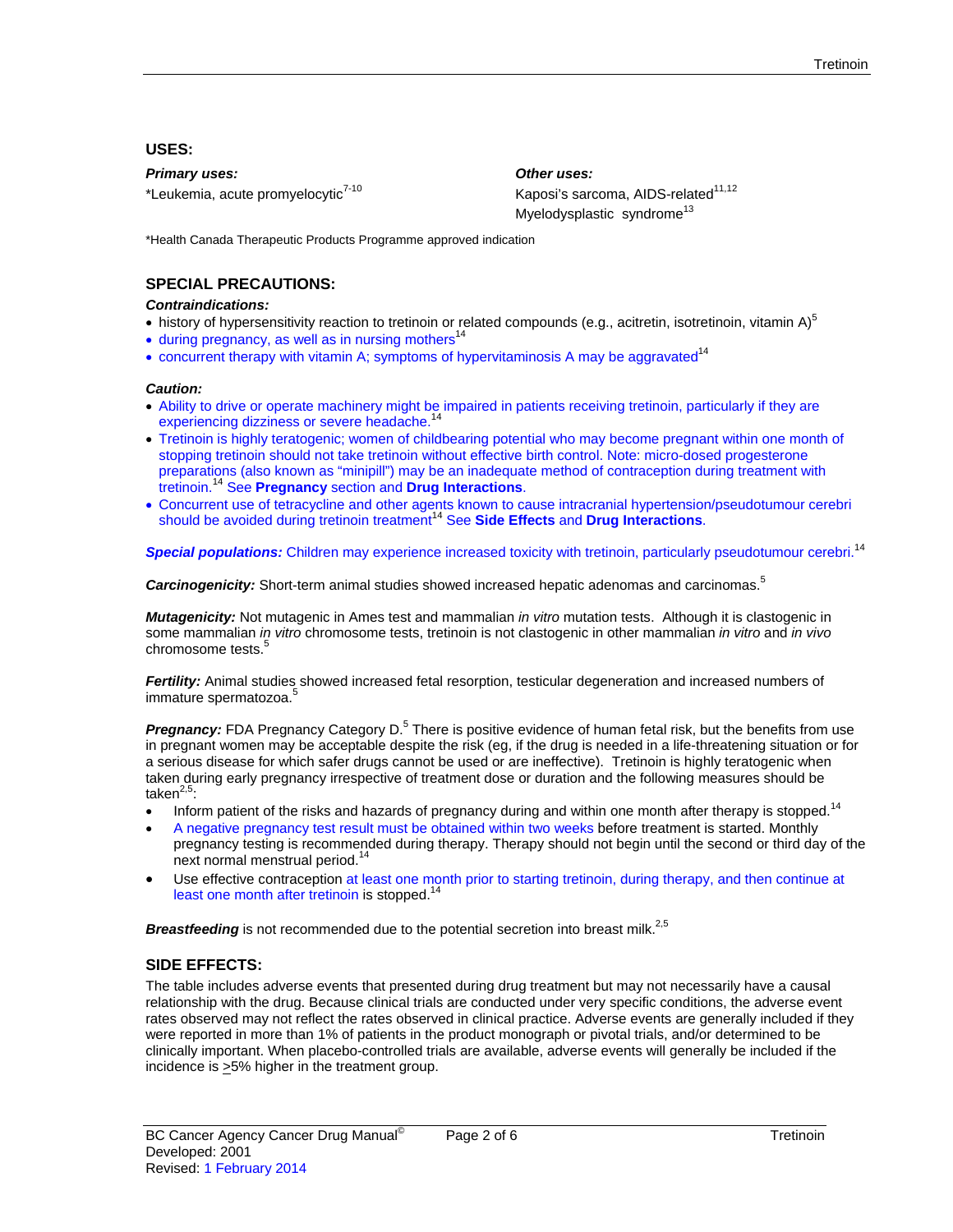| <b>ORGAN SITE</b>                                             | <b>SIDE EFFECT</b>                                                                         |  |  |
|---------------------------------------------------------------|--------------------------------------------------------------------------------------------|--|--|
| Clinically important side effects are in <b>bold, italics</b> |                                                                                            |  |  |
| auditory/hearing                                              | ototoxicity (19-25%) <sup>11,12</sup>                                                      |  |  |
| blood/bone marrow                                             | basophilia (severe, rare) <sup>15,16</sup> ; see paragraph following Side Effects table    |  |  |
| febrile neutropenia                                           | hyperleukocytosis (75%)                                                                    |  |  |
| cardiovascular (general)                                      | pericarditis (6%) <sup>8</sup>                                                             |  |  |
|                                                               | edema (> 25%)                                                                              |  |  |
| coagulation                                                   | thrombosis/embolism $(8\%)^8$ ; see paragraph following Side Effects table                 |  |  |
| constitutional symptoms                                       | fatigue $(> 25%)$                                                                          |  |  |
|                                                               | fever (> 25%)                                                                              |  |  |
|                                                               | shivering (> 25%)                                                                          |  |  |
|                                                               | weight gain (32%) <sup>8</sup>                                                             |  |  |
| dermatology/skin                                              | cheilitis $(24-65%)1$                                                                      |  |  |
|                                                               | mucosal and skin dryness (24-65%) <sup>1</sup>                                             |  |  |
|                                                               | photosensitivity (rare)                                                                    |  |  |
|                                                               | pruritus/rash (24-65%) <sup>1</sup>                                                        |  |  |
| gastrointestinal                                              | emetogenic potential: rare <sup>17</sup>                                                   |  |  |
|                                                               | gastritis (rare) <sup>1</sup>                                                              |  |  |
|                                                               | nausea/vomiting (51%) <sup>8</sup>                                                         |  |  |
| hemorrhage                                                    | dermal bleeding (> 25%)                                                                    |  |  |
| hepatic                                                       | elevated bilirubin (16%) <sup>8</sup>                                                      |  |  |
|                                                               | elevated hepatic enzymes (> 25%)                                                           |  |  |
| lymphatics                                                    | cervical/tonsillar lymphadenopathy (10%) <sup>8</sup>                                      |  |  |
| metabolic/laboratory                                          | hypercalcemia (rare) <sup>1,18</sup>                                                       |  |  |
|                                                               | hypercholesterolemia (> 25%)                                                               |  |  |
|                                                               | hyperhistaminemia (rare)                                                                   |  |  |
|                                                               | hyperlipidemia (rare) <sup>1</sup>                                                         |  |  |
|                                                               | hypertriglyceridemia (> 25%)                                                               |  |  |
| ocular/visual                                                 | visual disturbance, photophobia, conjunctivitis (rare)                                     |  |  |
| pain                                                          | abdominal pain (> 25%)                                                                     |  |  |
|                                                               | arthralgia (20-30%) <sup>1</sup>                                                           |  |  |
|                                                               | back pain $(> 25%)$                                                                        |  |  |
|                                                               | bone pain (20-30%) <sup>1</sup>                                                            |  |  |
|                                                               | chest pain $(> 25%)$                                                                       |  |  |
|                                                               | headache $(29-90\%)$ <sup>1</sup> ; see paragraph following <b>Side Effects</b> table      |  |  |
| pulmonary                                                     | coughing $(> 25%)$                                                                         |  |  |
|                                                               | dyspnea (> 25%)                                                                            |  |  |
|                                                               | nasal congestion (24-65%) <sup>1</sup>                                                     |  |  |
| renal/genitourinary                                           | increased serum creatinine (20-56%) <sup>1</sup>                                           |  |  |
| sexual/reproductive<br>function                               | penile or scrotal ulceration (rare) <sup>1,19</sup>                                        |  |  |
| syndromes                                                     | hypervitaminosis A (25%) <sup>14</sup> ; see paragraph following <b>Side Effects</b> table |  |  |
|                                                               | pseudotumour cerebri (rare) <sup>20,21</sup> ; see paragraph following Side Effects table  |  |  |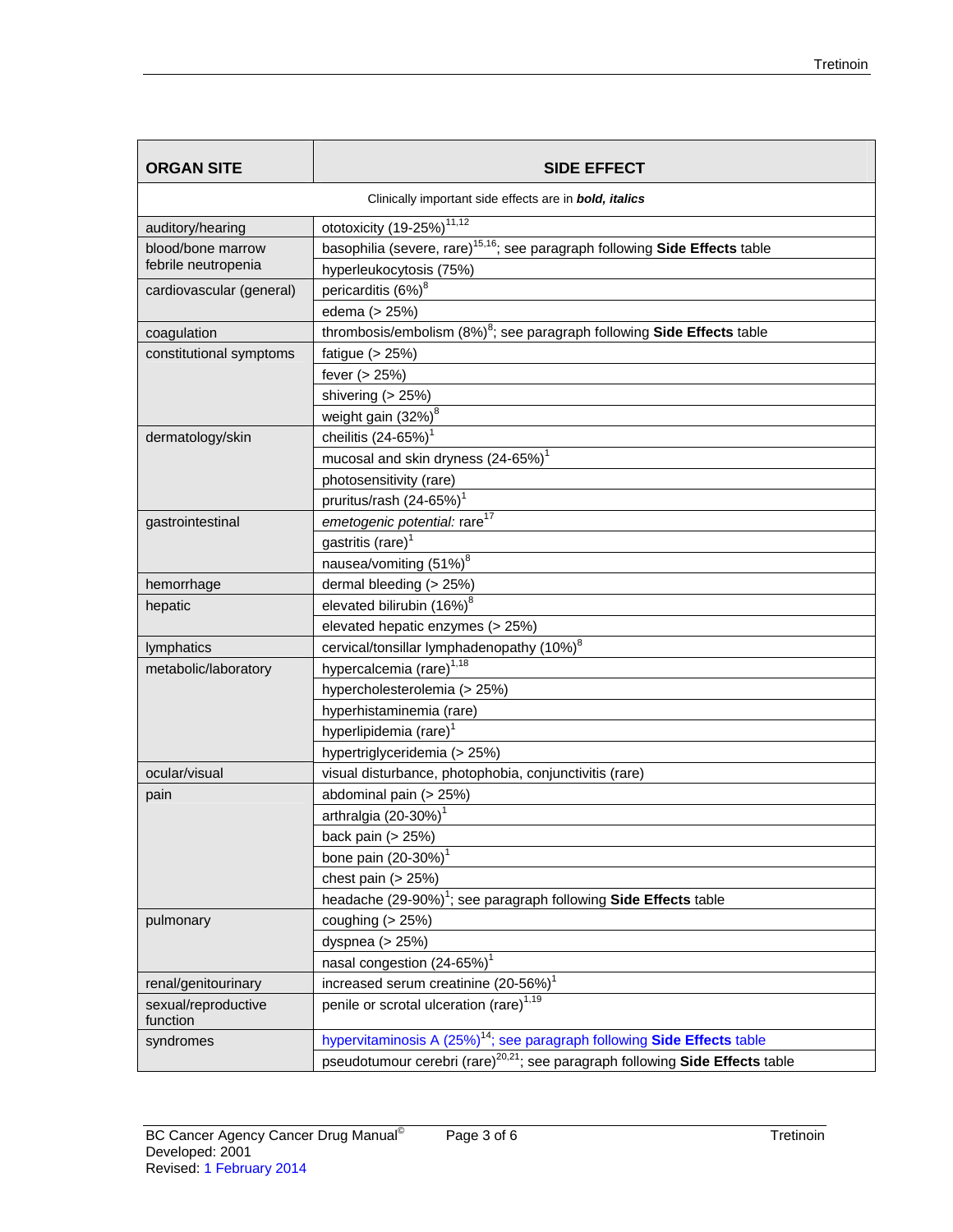| <b>ORGAN SITE</b>                                             | <b>SIDE EFFECT</b>                                                                                        |  |  |
|---------------------------------------------------------------|-----------------------------------------------------------------------------------------------------------|--|--|
| Clinically important side effects are in <b>bold, italics</b> |                                                                                                           |  |  |
|                                                               | retinoic acid syndrome $(25\%)^{1,4}$ ; see paragraph following Side Effects table <sup>1</sup>           |  |  |
|                                                               | Sweet's syndrome (rare) <sup><math>22,23</math></sup> ; see paragraph following <b>Side Effects</b> table |  |  |

Adapted from reference $2$  unless specified otherwise.

Headache occurring several hours after tretinoin ingestion is the most common side effect.<sup>24</sup> It differs from that associated with pseudotumour cerebri in that it is often transient, mild in intensity and well controlled with mild analgesics.<sup>20</sup> Patients usually develop a tolerance with continued tretinoin therapy.<sup>2</sup>

*Basophilia-associated hyperhistaminemia* has been rarely reported. The severity of symptoms depends on the level of plasma histamine.<sup>15</sup> Severe symptoms include tachycardia, shock due to vasodilatation, and gastric and duodenal ulceration.<sup>16</sup> Prophylactic H<sub>2</sub>- or H<sub>1</sub>-antagonist has been used to prevent symptoms mediated via H<sub>2</sub>- and H<sub>1</sub>-receptors.<sup>15</sup>

Signs and symptoms of *hypervitaminosis A syndrome* have been observed in about 25% of patients receiving recommended daily doses of tretinoin, including xeroderma, lip and mouth dryness, cheilitis, rash, edema, nausea, vomiting and bone pain. The concurrent use of vitamin A with tretinoin may aggravate the symptoms of hypervitaminosis A and should be avoided.<sup>14</sup>

*Pseudotumour cerebri*, also known as benign or idiopathic intracranial hypertension, is characterized by signs and symptoms of intracranial hypertension without evidence of infective or space occupying lesions.<sup>20</sup> Symptoms include severe headache which may be aggravated by analgesic or narcotic overuse,<sup>20</sup> nausea and vomiting, papilledema, retinal hemorrhages, visual changes (eg, intermittent visual loss), ophthalmoplegia.<sup>4</sup> The onset of symptoms is about 3-17 days of tretinoin therapy.<sup>21,25</sup> Pseudotumour cerebri is more common in children than in adults and may be due to their increased sensitivity to the CNS effects of tretinoin.<sup>1</sup> The cause and appropriate management of pseudotumour cerebri have not been established. Narcotic analgesics (eg, codeine, morphine) or temporary discontinuation of tretinoin in non-responding cases may help reduce severe headache, nausea and vomiting. Diuretics (acetazolamide, furosemide) or lumbar puncture may reduce CSF pressure to maintain a final pressure not greater than 15 mm of water.<sup>20,25</sup> The concomitant use of other drugs known to cause intracranial hypertension/pseudotumour cerebri (e.g., tetracyclines) may increase risk of this condition; avoid if possible.<sup>14</sup>

*Retinoic acid syndrome* is characterized by some or all of the following symptoms: fever, dyspnea, hypotension, bone pain, respiratory distress, pulmonary infiltrates, hyperleukocytosis, pleural or pericardial effusion, weight gain, lower extremity edema, congestive heart failure, renal failure and multi-organ failure.<sup>2,4,26</sup> The earliest manifestations of the syndrome are dyspnea, rales, fever and/or unexplained weight gain.<sup>4</sup> Although the syndrome may occur without concomitant hyperleukocytosis, the risk may be increased if rapidly evolving hyperleukocytosis occurs during tretinoin therapy.<sup>5,26</sup> The onset of symptoms is about 7-12 days of tretinoin therapy.<sup>26</sup> Potential causes of the syndrome include release of vasoactive cytokines, increased adhesion molecules on myeloid cell surfaces, and acquisition of migratory properties by leukemic cells.<sup>24,26</sup> Due to the severity and poor prognosis of the syndrome once the full-blown signs have been developed, prophylaxis or early treatment are mandatory $^{2,26}$ .

- For patients with WBC > 5x 10<sup>9</sup>/L at diagnosis of APL or any time during tretinoin therapy, use combination of tretinoin and anthracycline-based chemotherapy.
- For patients with WBC < 5 x 10<sup>9</sup>/L on day 0 of tretinoin therapy and if WBC becomes  $\geq 6 \times 10^9$ /L on day 1-6,  $\geq$ 10 x 10<sup>9</sup>/L on day 7-10, or  $\geq 15$  x 10<sup>9</sup>/L on day 11-28 of tretinoin therapy, add full-dose anthracycline-based chemotherapy to tretinoin therapy.
- For patients with early signs of the syndrome any time during tretinoin therapy, start dexamethasone IV 10 mg every 12 hours for at least 3 days until symptom resolution.

**Thrombosis** (both venous and arterial) is a risk during the first month of treatment and may involve any organ system. Fatal thrombotic complications have been reported rarely in patients treated concurrently with tretinoin and antifibrinolytic agents such as tranexamic acid, aminocaproic acid, and aprotinin; caution is advised.<sup>14</sup>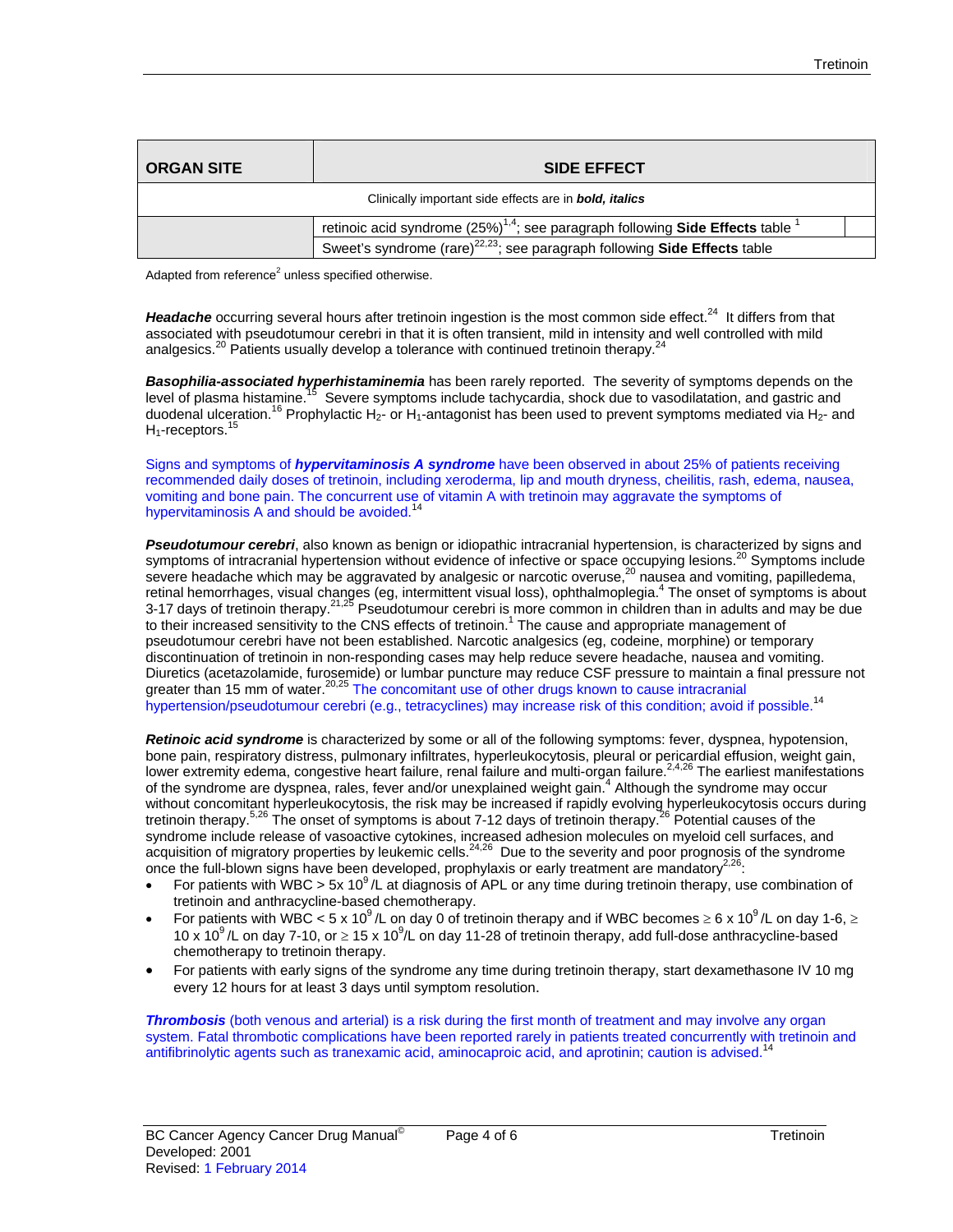**Sweet's syndrome** is a hyperinflammatory reaction of neutrophil infiltration of the skin and internal organs. Symptoms include fever, painful erythematous cutaneous plaques involving the extremities and the trunk, and prominent musculoskeletal involvement (eg, myositis, fasciitis).<sup>22,27</sup> The onset of symptoms is about 7-34 days of tretinoin therapy. The cause of the syndrome is unknown and symptoms generally resolve within 48 hours of corticosteroid therapy.<sup>22,23</sup>

# **INTERACTIONS:**

| <b>AGENT</b>                   | <b>EFFECT</b>                                                                                                               | <b>MECHANISM</b>                 | <b>MANAGEMENT</b>                                   |
|--------------------------------|-----------------------------------------------------------------------------------------------------------------------------|----------------------------------|-----------------------------------------------------|
| ketoconazole <sup>2,3,28</sup> | increased tretinoin AUC                                                                                                     | inhibits tretinoin<br>metabolism | avoid concurrent therapy<br>outside clinical trials |
| progestogen (low dose) $2$     | decreased contraceptive<br>efficacy of progestogens                                                                         | unknown                          | avoid concurrent therapy                            |
| tetracyclines $2$              | may increase intracranial<br>pressure (resulting in<br>intracranial<br>hypertension/pseudotumour<br>$cerebri$ <sup>14</sup> | additive                         | avoid concurrent therapy                            |
| vitamin $A^2$                  | may increase tretinoin<br>toxicity (symptoms of<br>hypervitaminosis A may be<br>aggravated) <sup>14</sup>                   | additive                         | avoid concurrent therapy                            |

Tretinoin is metabolized by cytochrome P450 (CYP) and CYP inducers (eg, glucocorticoids, phenobarbital, rifampin) or inhibitors (eg, cimetidine, cyclosporine, erythromycin, diltiazem, verapamil) may potentially affect its pharmacokinetics. However, there are no data to suggest that concurrent administration of these medications increases or decreases tretinoin efficacy or toxicity.<sup>2</sup>

# **SUPPLY AND STORAGE:**

*Oral:* Xediton Pharmaceuticals Inc. (for CHEPLAPHARM Arzneimittel GmbH) supplies tretinoin as 10 mg capsules. Store at room temperature. Protect from light. Keep bottle tightly closed.<sup>14</sup>

# **DOSAGE GUIDELINES:**

Refer to protocol by which patient is being treated.

#### *Adults:*

| BCCA usual dose noted in <b>bold, italics</b>                                                                                           |  |  |
|-----------------------------------------------------------------------------------------------------------------------------------------|--|--|
| 45 mg/m <sup>2</sup> /day PO in 2 divided doses                                                                                         |  |  |
| Round dose to the nearest 10 mg.                                                                                                        |  |  |
| Administer with food. <sup>2</sup>                                                                                                      |  |  |
| Treatment should be continued for 30 days after complete remission or<br>for a maximum of 90 days, whichever occurs first. <sup>5</sup> |  |  |
| 25 mg/m <sup>2</sup> /day is recommended as a precautionary measure, as                                                                 |  |  |
| studies have not been done in patients with renal dysfunction <sup>2</sup>                                                              |  |  |
| 25 mg/m <sup>2</sup> /day is recommended as a precautionary measure, as                                                                 |  |  |
| studies have not been done in patients with hepatic dysfunction <sup>2</sup>                                                            |  |  |
| no information found                                                                                                                    |  |  |
|                                                                                                                                         |  |  |